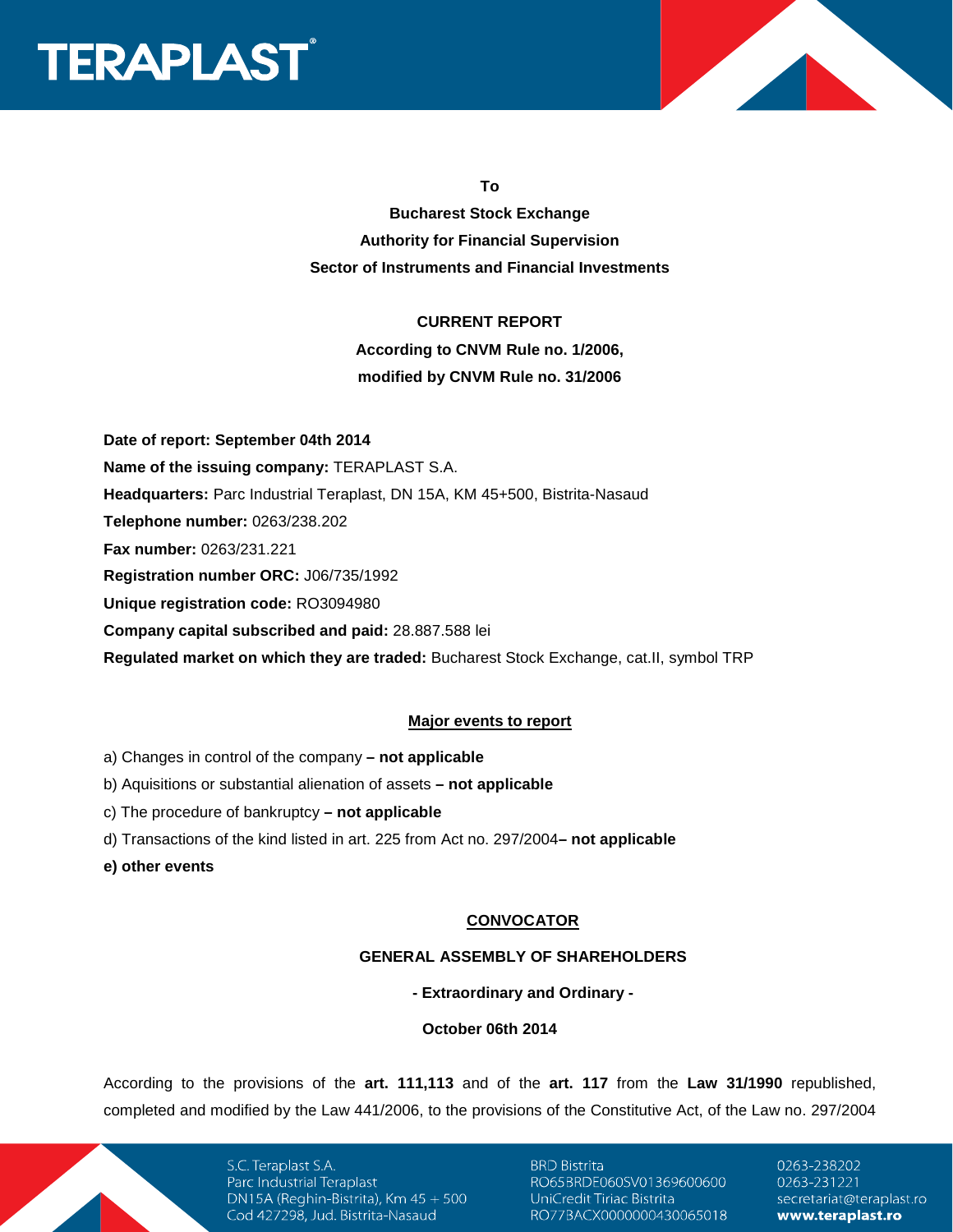regarding capital market and of the CNVM Rule no. 1/2006 for issuers and operations with securities, modified by CNVM Rule no. 31/2006 and CNVM Rule no. 6/2009, the **Board of Administration** of the **Company TERAPLAST SA,** with headquarters in Industrial Park Teraplast, DN 15A, km 45+500, postal code 427298, Bistrita-Nasaud county, registered at Trade Register Office of Bistrita-Nasaud Court under no.J06/735/1992, VAT no. RO 3094980, in the meeting from **September 02nd 2014** calls the **General Assembly of Shareholders – Extraordinary and Ordinary**, on **October 06th 2014** which will be held at company's headquarters located in Industrial Park Teraplast, DN 15A, km 45+500, postal code 427298, starting at **14:00 for the Extraordinary General Assembly, respectivelly the hour 14:30 for the Ordinary General Assembly**. At the General Assembly of Shareholders are entitled to participate and vote all shareholders registered in the Shareholders Register by **18:00** of the end of the day **September 24 2014**, set as reference date

## **I. Extraordinary General Assembly of the Shareholders will have the following AGENDA**

**1.** Approval of modifying of the Article of Incorporation of the Company, in the sense of reducing the number of the administrators from 7 to 5, as follows:

Art. 18.1. paragraph (1) will change and will have the following content:

"The Company is administrated by a Board of Administration composed of 5 administrators elected by the Ordinary General Assembly of Shareholders thru secret vote".

Art. 18.2. paragraph (1) will change and will have the following content:

"The Board of Administration is composed of 5 administrators, the majority being nonexecutive administrators, at least one of them can be an independent administrator. The Board of Administration shall elect a president among them".

**2.** Approval of updating of the Article of Incorporation of the Company, according to the above mentioned to the paragraph 1 of this.

**3.** Establishing the date that serves to identify the shareholders which will be affected by the effects of the decisions adopted by the Extraordinary General Assembly of the Shareholders. The date proposed by the Board of Administration is October 23rd 2014.

**4.** Mandating of the president of the Board of Administration to sign, in the name and on behalf of all shareholders present at the meeting, the Decision of E.G.A.S., and also the updated Article of Incorporation of the Company.

**5.** Mandating of the legal advisor of the Company, Mrs. Kinga Vaida, which identifies with C.I. seria X.B. nr. 370326, released by Politia Bistrita on 26.06.2012, to complete all the formalities in order to register the

> S.C. Teraplast S.A. Parc Industrial Teraplast DN15A (Reghin-Bistrita), Km  $45 + 500$ Cod 427298, Jud. Bistrita-Nasaud

**BRD Bistrita** RO65BRDE060SV01369600600 UniCredit Tiriac Bistrita RO77BACX0000000430065018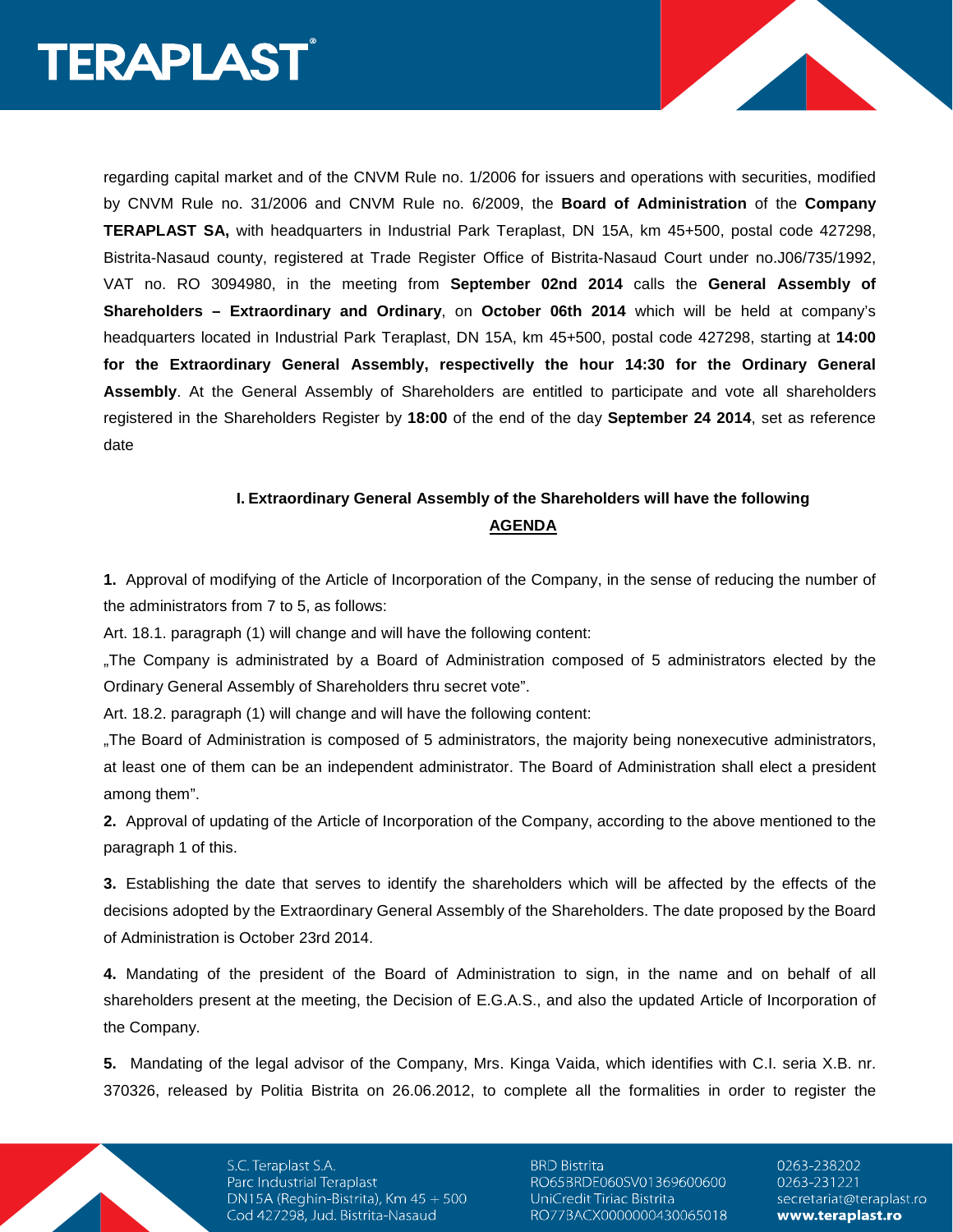



Decision of E.G.A.S. at the Trade Register Office of Bistrita-Nasaud Court and to publish it in the Official Gazette of Romania, Part IV.

## **II. Ordinary General Assembly of the Shareholders will have the following AGENDA**

**1.** Election of the Board of Administration composed of 5 members, given the modifying by Extraordinary General Assembly of the Article of Incorporation of the Company Teraplast S.A., in sense of reducing the number of administrators from 7 to 5.

The Comapany's current administrators are enrolled by default on the list of the proposed administrators to be elected.

**2.** Establishing the period of validity for mandate of the members of the Board of Administration, starting with the date of adopting the Decision by the O.G.A.S.

**3.** Mandating of Mr. Traian Simion and of Mr. Alexandru Stanean to negociate and any of them to sign the contracts of mandate of administrators, in the name and on behalf of the Company.

**4.** The adjustment of the budget of income and expenditure for the year 2014.

**5.** Establishing the date that serves to identify the shareholders which will be affected by the effects of the decisions adopted by the Ordinary General Assembly of the Shareholders. The date proposed by the Board of Administration is October 23rd 2014.

**6.** Mandating of the president of the Board of Administration to sign, in the name and on behalf of all shareholders present at the meeting, the Decision of O.G.A.S.

**7.** Mandating of the legal advisor of the Company, Mrs. Kinga Vaida, which identifies with C.I. seria X.B. nr. 370326, released by Politia Bistrita on 26.06.2012, to complete all the formalities in order to register the Decision of O.G.A.S. at the Trade Register Office of Bistrita-Nasaud Court and to publish it in the Official Gazette of Romania, Part IV.

(1) One or more shareholders representing, individually or together, at least 5% of the share capital, have the right (i) to enter the points on the agenda of General Assembly of the Shareholders, providing that each point to be accompanied by a justification or a draft resolution proposed for adoption by General Assembly of Shareholders; (ii) to present draft resolutions for the points included or proposed to be included on the agenda of General Assembly.

(2) The rights stipulated in paragraph (1) can be exercised only in written form, and the documents will be filled

S.C. Teraplast S.A. Parc Industrial Teraplast DN15A (Reghin-Bistrita), Km  $45 + 500$ Cod 427298, Jud. Bistrita-Nasaud

**BRD Bistrita** RO65BRDE060SV01369600600 UniCredit Tiriac Bistrita RO77BACX0000000430065018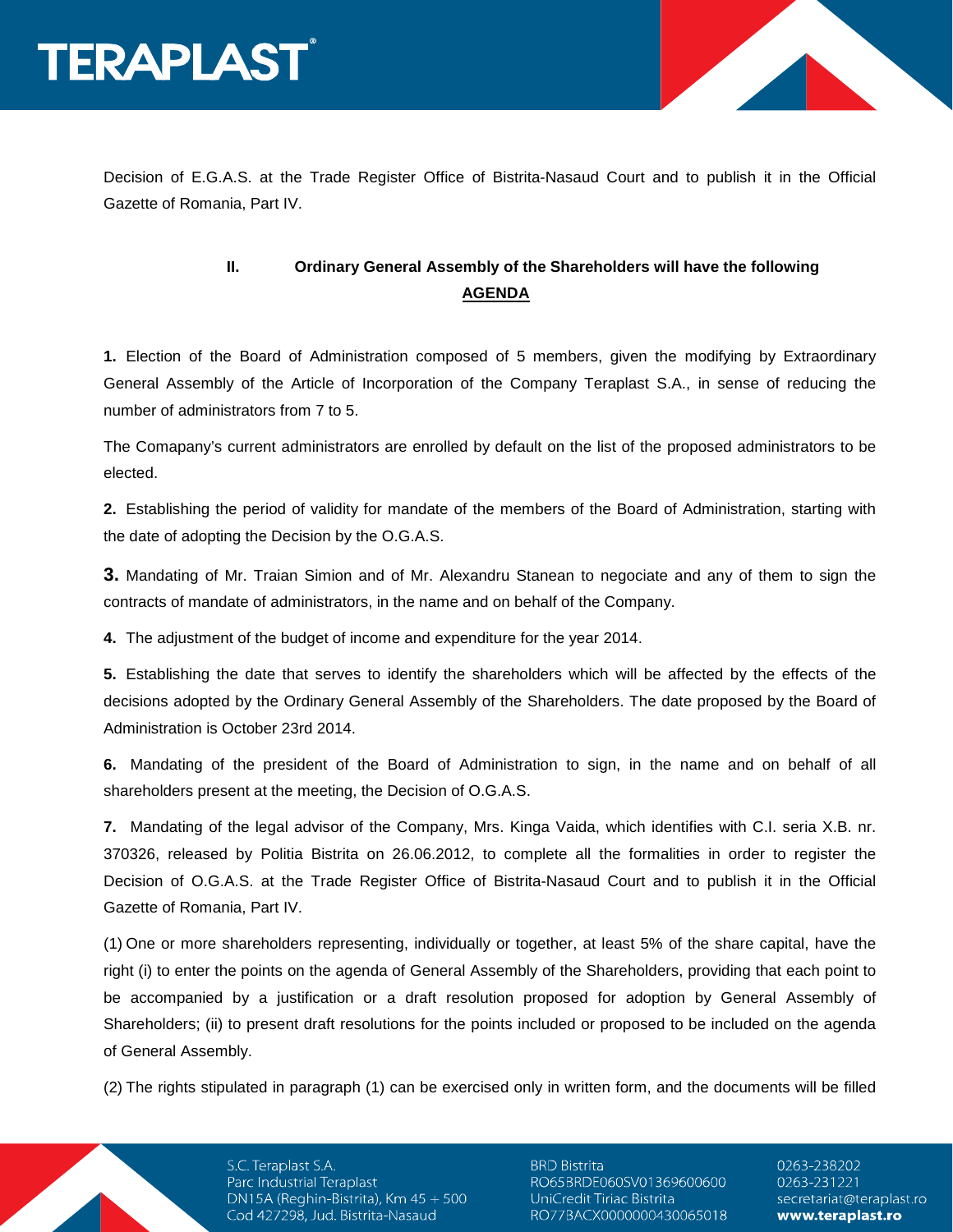in sealed envelope at the company's headquarters located in Industrial Park Teraplast, DN 15A, km 45+500, postal code 427298, Bistrita-Nasaud county or transmitted by currier or by electronic means having attached the electronic extended signature, at the e-mail address, secretariat@teraplast.ro.

(3) The shareholders can exercise the rights provided at paragraph (1) lit. (i) and (ii) in maximum 15 calendar days from the date of publishing the present convocation, respectivelly until latest **September 20st 2014.** Each shareholder has the right to ask questions regarding the points on the agenda of General Assembly of Shareholders, and the company will answer to the questions of the of the shareholders during the Meeting. The questions will be filled in sealed envelope at the headquarters from Industrial Park Teraplast, DN 15A, km 45+500, postal code 427298, Bistrita-Nasaud county or transmitted by currier or by electronic means having attached the electronic extended signature, at the e-mail address, secretariat@teraplast.ro, until and including **October** 0**5th 2014**.

The shareholders can participate personally or may be represented for the meeting of General Assembly of Shareholders, either by their legal representatives, either by other representatives to which a special power of attorney has been given, in conditions of article 243 from Law no. 297/2004 regarding capital market. The access of the shareholders is allowed by their the proof of identity, in case of individual shareholders done by their identity card or in case of corporate shareholder and represented individuals by a special power of attorney given to the individual that represents them.

According to the art. 11<sup>1</sup> from CNVM Rule no.  $6/2009$  regarding the exercise of certain rights of the shareholders at general meetings of the companies, in case of a corporate shareholder or the entities without juridical personality, the quality of legal representative is proven based on the list of shareholders at the reference date, received from the central depository.

The documents that state the quality of legal representative issued in a foreign language, other than English, will be accompanied by a translation done by an authorized translator in Romanian or in English.

The provisions of art. 11<sup>1</sup> from CNVM Rule no. 6/2009 regarding the exercising of certain rights of shareholders in general meetings of the companies that applies accordingly also for proofing the quality of legal representative of shareholder which propose the addition of new points on the agenda of general assembly of shareholders or which address questions to the issuer regarding points from the agenda of general assembly of shareholders.

According to article 14 paragraph 4) from CNVM Rule no. 6/2009 concerning the exercise of certain rights of the shareholders in general assemblies of the companies, a shareholder may delegate only one person to represent him to a certain general assembly. However, if a shareholder owns shares of a company in several securities accounts, this restriction will not stop him to designate a separate representative for the shares held in each security account with respect to a certain general assembly. This provision is without prejudice to the provisions

> S.C. Teraplast S.A. Parc Industrial Teraplast DN15A (Reghin-Bistrita), Km  $45 + 500$ Cod 427298, Jud. Bistrita-Nasaud

**BRD Bistrita** RO65BRDE060SV01369600600 UniCredit Tiriac Bistrita RO77BACX0000000430065018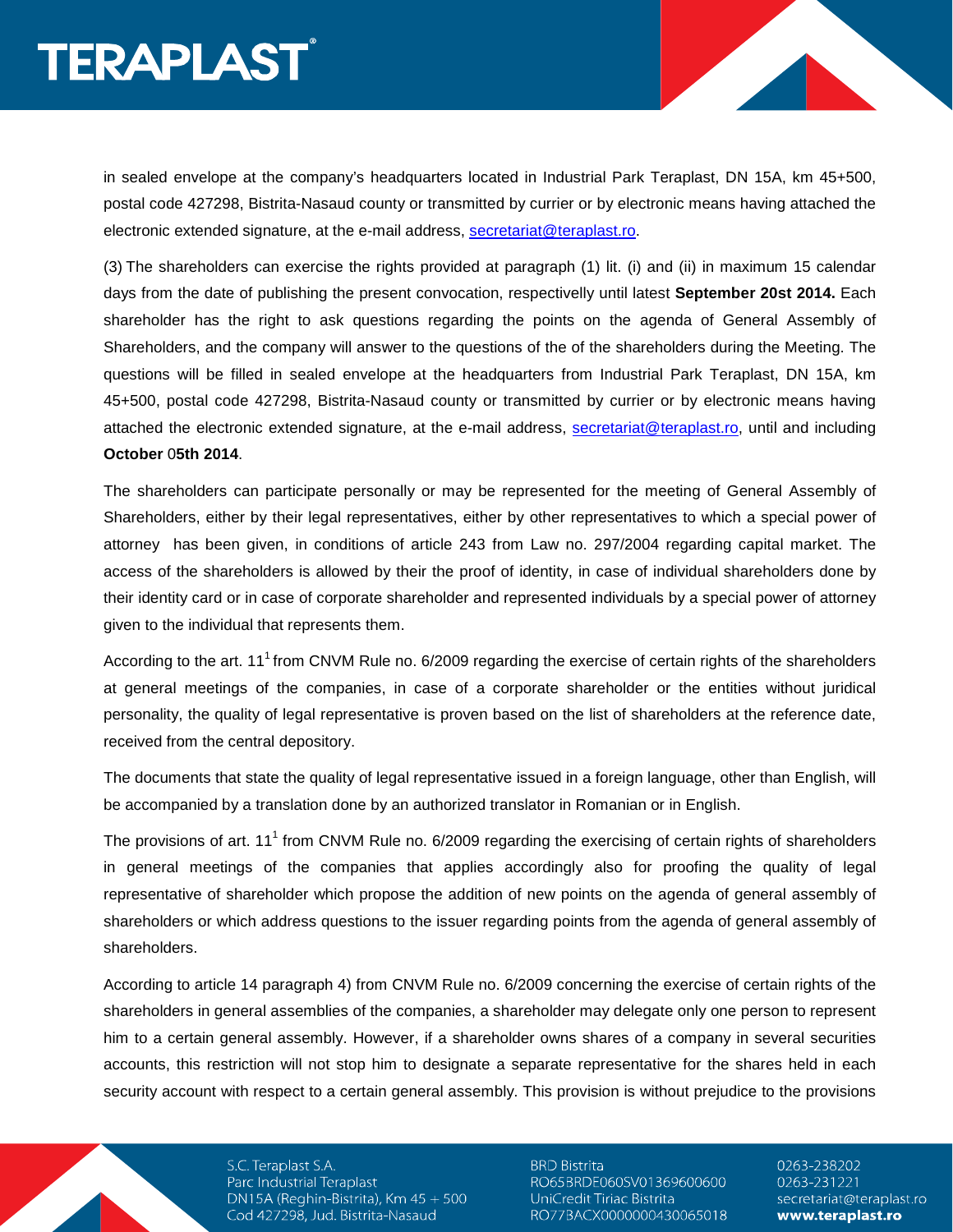of paragraph (5) of the art. 14 from CNVM Rule no. 6/2009 concerning the exercise of certain rights of the sharholders in general meetings of companies.

According to article 14 paragraph 4 ind. 1 from CNVM Rule no. 6/2009 concerning the exercise of certain rights of the shareholders in general assemblies of the companies, a shareholder may delegate thru power of attorney one or more substitute representatives which ensure his representation in general meeting in case the representative designated according to paragraph (4) cannot exercise his mandate. In case thru power of attorney are designated many substitute representatives, it will be established the order in which they will exercise their mandate.

The shareholders can vote points from the agenda also by correspondence, the voting form, filled in and properly signed, will be sent in sealed envelope to the headquarters from Industrial Park Teraplast, DN 15A, km 45+500, postal code 427298, Bistrita-Nasaud county, and shall arrive to the headquarters until the latest date **October 04th 2014,** 14:00 hour for E.G.A.S., respectivelly the hour 14:30 for O.G.A.S..

According to article 18 paragraph (3) from CNVM Rule no. 6/2009 concerning the exercise of certain rights of the shareholders in general assemblies of the companies, in case the shareholders which expressed their vote by correspondence, participate personally or thru representative, to general assembly, the vote by correspondence expressed for that general meeting will be cancelled. In this case, will be taken into consideration only the vote expressed personally or thru representative.

The special power of attorney forms to be used for voting by representation, and also the forms to be used for voting by correspondece will be made available to shareholders, both in Romanian and English, and will be available at the company's address at Industrial Park Teraplast, DN 15A, km 45+500, postal code 427298, during the working days, between **08:00 – 16:30** and on the web page of the company: www.teraplast.ro, Category "Investor relations", Section "A.G.A. Power of Attorney", starting with **September 05th 2014.** 

The special power of attorney and voting correspondence bulletins will be submitted in original, in Romanian or in English, to the headquarters at Industrial Park Teraplast, DN 15A, km 45+500, postal code 427298, Bistrita-Nasaud county until **October 04th 2014** 14:00 hour for E.G.A.S., respectivelly the hour 14:30 for O.G.A.S. One copy will be given to the representative, one will remain at the company and the third will remain at the shareholder.

The shareholders can designate the representative also thru electronic means, the notice of appointment thru electronic means can be made at the e-mail address secretariat@teraplast.ro, having the electronic extended signature.

The documents and the informative materials, also the draft decisions relating to the issues contained in the agenda of General Assembly of Shareholders will be available to the shareholders, both in Romanian and English, at the company's headquarters from Industrial Park Teraplast, DN 15A, km 45+500, postal code

> S.C. Teraplast S.A. Parc Industrial Teraplast DN15A (Reghin-Bistrita), Km  $45 + 500$ Cod 427298, Jud. Bistrita-Nasaud

**BRD Bistrita** RO65BRDE060SV01369600600 UniCredit Tiriac Bistrita RO77BACX0000000430065018